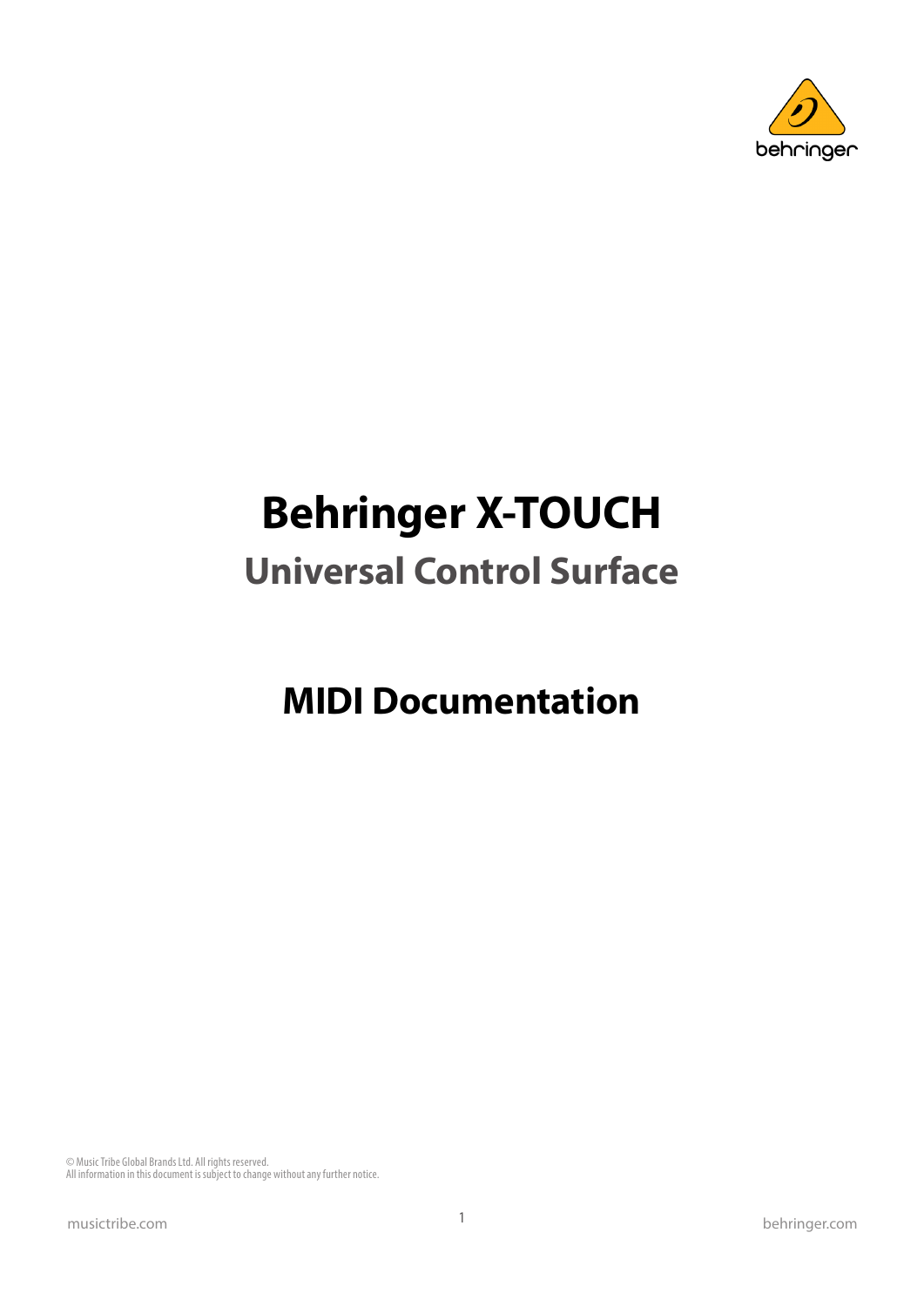

### **X-TOUCH Remote Control of X AIR Mixers**

With the release of X-TOUCH firmware version 1.15, the X-TOUCH is able to remotely control the X AIR series mixers: XR12, XR16, X18, and XR18. The connection between the X-TOUCH and the mixer can be made via Ethernet connection or MIDI in and out connections. This document shows how to make the connections, and how to use the X-TOUCH in Xctl mode, Xctl + MC mode, and Xctl + HUI mode.

| Operating Modes:                | <b>Display</b> | <b>Network</b> | <b>MIDI</b> | <b>USB</b> | <b>Footswitch/Pedal</b> |
|---------------------------------|----------------|----------------|-------------|------------|-------------------------|
| <b>Mackie Control Emulation</b> | MC.            |                |             |            |                         |
| Mackie HUI Emulation            | <b>HUI</b>     |                |             |            |                         |
| X AIR mixer control             | Xctl           | X AIR          | X AIR       |            |                         |
| X AIR and MCU control*          | Xctl/MC        | X AIR          | X AIR       |            |                         |
| X AIR and HUI control*          | XctlHUI        | X AIR          | X AIR       |            |                         |

 $\checkmark$  – used for DAW control surface

\* – toggle between X AIR and DAW control with "SMPTE/BEATS" button

#### **Preparing a Connection Between X AIR Mixer and X-TOUCH Control Surface**

| <b>Steps:</b> | <b>Preparation</b>                                                                                                                         |
|---------------|--------------------------------------------------------------------------------------------------------------------------------------------|
| <b>1</b> a    | Make sure your X AIR Mixer is updated to firmware 1.12 or higher                                                                           |
| b             | If necessary, go to your X AIR Mixer's product page on behringer.com and download the most recent<br>firmware file to your PC              |
| C             | Connect the X AIR EDIT application on your PC with your X AIR Mixer                                                                        |
| d             | Open the Setup/Connection page and upload the new firmware to your mixer                                                                   |
| 2a            | Make sure your X-TOUCH is updated to firmware 1.15 or higher. The current firmware is briefly displayed<br>above "BARS" when starting      |
| $\mathsf b$   | If necessary, go to the X-TOUCH product page on behringer.com and download the most recent<br>firmware update file to your PC              |
| C             | Follow the instructions in the Readme.txt file contained inside the download zip file                                                      |
| 3a            | Connect the X-TOUCH and X AIR Mixer using a standard Ethernet LAN cable, or alternatively using<br>2 MIDI cables (when "Ifc Mode" is MIDI) |
| b             | Move the small slider switch on the X AIR Mixer to the "Ethernet" position and power the mixer up                                          |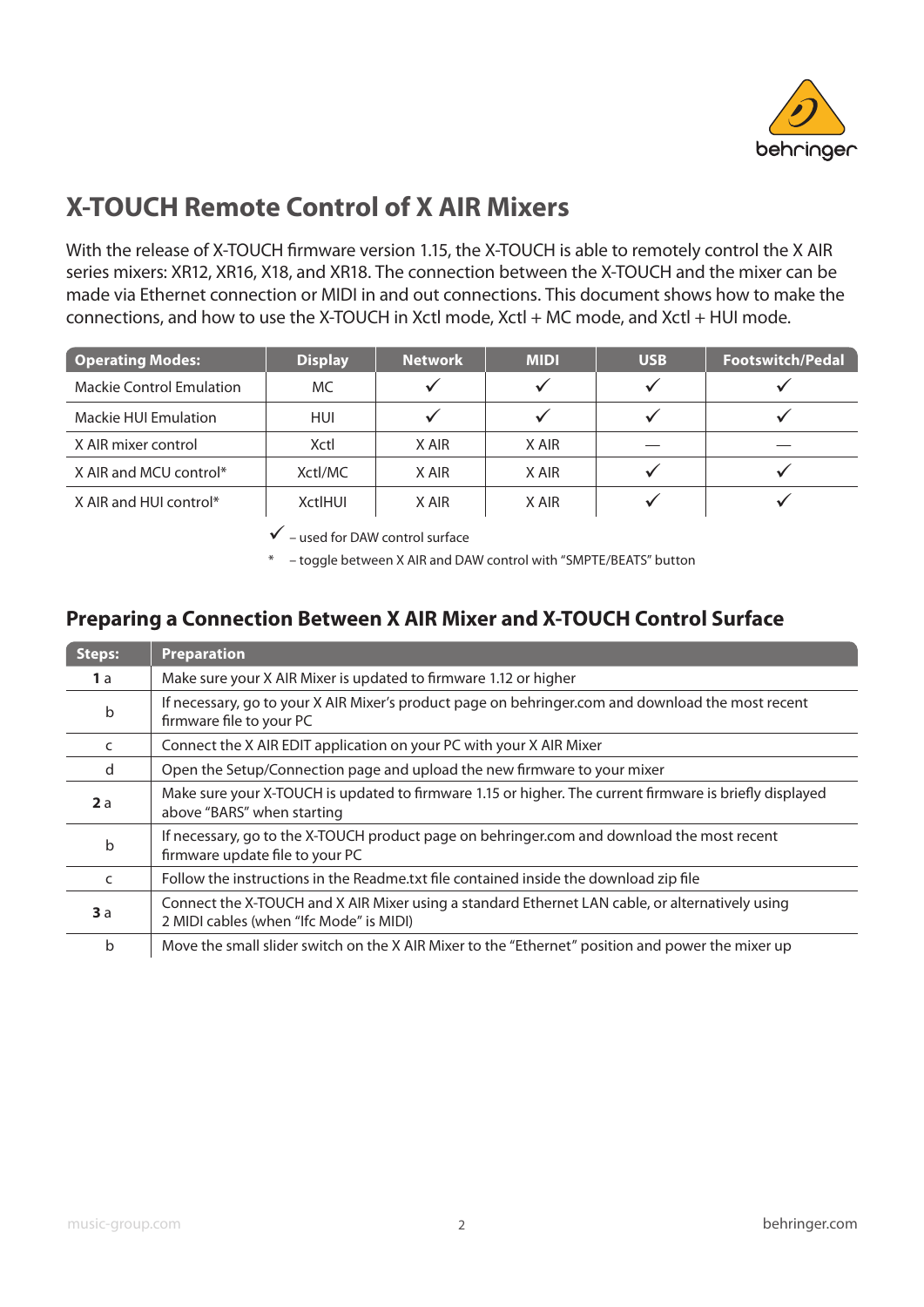

#### **Direct MIDI Connection Between X AIR Mixer and X-TOUCH Control Surface**

| <b>Steps:</b> | <b>Preparation</b>                                                                                                                                        |
|---------------|-----------------------------------------------------------------------------------------------------------------------------------------------------------|
| <b>4</b> a    | Make sure your X AIR Mixer is switched on                                                                                                                 |
| b             | Connect any X AIR remote control application with your Mixer as usual                                                                                     |
| C             | Open the Setup/Audio-MIDI page, make sure that all MIDI Tx and Rx flags are off                                                                           |
| d             | Connect mixer MIDI In to X-TOUCH MIDI Out, and connect mixer MIDI out to the X-TOUCH MIDI In,<br>using 2 standard MIDI cables                             |
| <b>5</b> a    | Hold down the CH01 Select button for more than 2 seconds while switching the X-TOUCH power on                                                             |
| b             | The CH01 display will show one of the operating modes as described in the table "Operating Modes" above                                                   |
| C             | Use the CH01 rotary encoder to select the mode "Xctl"                                                                                                     |
| <b>6</b> a    | Then use the CH02 encoder to choose the interface "Ifc" between MIDI and Network. Select "MIDI" here                                                      |
| b             | Press the CH01 Select button again, and the X-TOUCH will be updated with the mixer parameters,<br>indicating that it is properly connected with the mixer |

#### **Direct Ethernet Connection Between X AIR Mixer and X-TOUCH Control Surface**

| <b>Steps:</b> | <b>X-TOUCH Network Setup</b>                                                                                                                                                                                                                                                 |
|---------------|------------------------------------------------------------------------------------------------------------------------------------------------------------------------------------------------------------------------------------------------------------------------------|
| 4a            | Hold down the CH01 Select button for more than 2 seconds while switching the X-TOUCH power on                                                                                                                                                                                |
| $\mathbf b$   | The CH01 display will show one of the operating modes as described in the "Operating Modes" table above                                                                                                                                                                      |
| C             | Use the CH01 rotary encoder to select the mode "Xctl"                                                                                                                                                                                                                        |
| d             | Then use the CH02 encoder to choose the interface "Ifc" between<br>MIDI and Network. Select "Network"                                                                                                                                                                        |
| 5a            | Use the CH03 encoder to specify the network mode "DHCP"                                                                                                                                                                                                                      |
| b             | X-TOUCH can register on a network in two different modes:<br>> DHCP = ON (default), automatically detects/assigns an IP address<br>> DHCP = OFF, requires manual setup of "my IP" address<br>(only choose OFF, if you have a preferred valid IP for X-TOUCH in your network) |
| C             | Use the CH03 encoder to specify an IP address of the preferred mixer you wish to control, select "SIv IP"                                                                                                                                                                    |
| d             | Enter/modify the slave IP by turning the CH04CH07 encoders                                                                                                                                                                                                                   |
| 6a            | The LCD display contrast can be adjusted using the CH08 encoder                                                                                                                                                                                                              |
| 7a            | When the above settings are correct, press the CH01 Select button                                                                                                                                                                                                            |
| $\mathsf b$   | The CH01 Select LED will turn off and the channel LCD displays will turn black for some time                                                                                                                                                                                 |
| C             | Then the CH01-Ch03 displays will indicate:<br>> the X-TOUCH IP address on the first line, and<br>> the Mixer IP address on the second line                                                                                                                                   |
| d             | If the second line does not show a valid Mixer IP address, you may press the CH08 rotary encoder to<br>"Scan" for another mixer                                                                                                                                              |
| e             | Wait for a little while, until the channel LCDs and fader positions are updated with the actual mixer settings                                                                                                                                                               |
| 8a            | Now, your X-TOUCH control surface is connected with the mixer                                                                                                                                                                                                                |
| $\mathsf b$   | You may use all the controls as described in the XCTL Mode overview shown later in this document                                                                                                                                                                             |
| C             | The next time X-TOUCH is started, it will automatically attempt to connect to the mixer with the specified<br>Slv IP address again. If it does not connect automatically, go back to step 7d                                                                                 |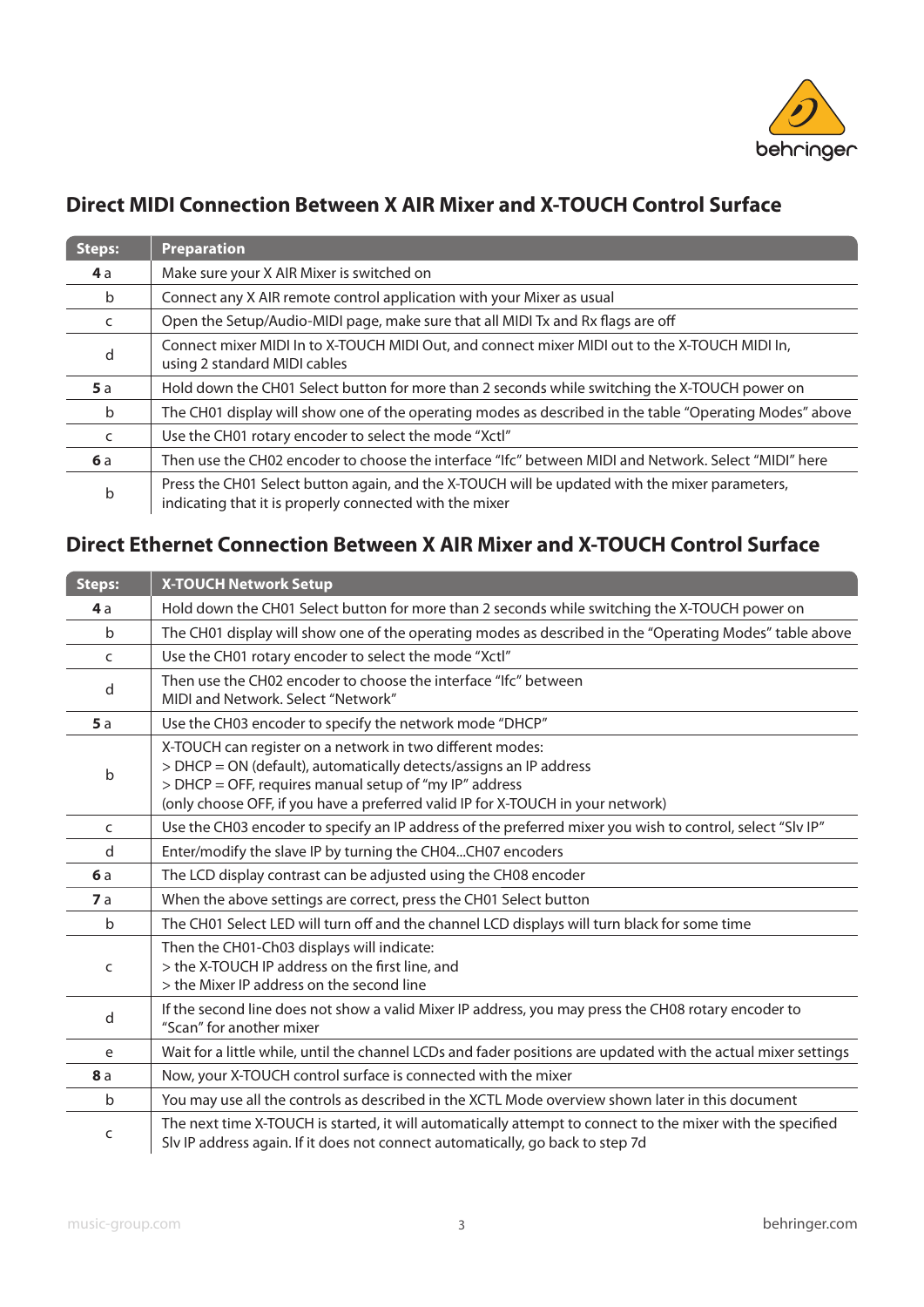

#### **Connecting X AIR Mixer and X-TOUCH Control Surface in LAN/WLAN Network Infrastructure**

| <b>Steps:</b> | <b>Local area Network Setup</b>                                                                                                                                                                                                                                                                                  |
|---------------|------------------------------------------------------------------------------------------------------------------------------------------------------------------------------------------------------------------------------------------------------------------------------------------------------------------|
| 3a            | Connect any X AIR remote control application with your Mixer as usual, and open the Setup/network pages<br>for reviewing/adjusting the LAN/WLAN settings                                                                                                                                                         |
| b             | On LAN/WLAN setup pages you may choose either DHCP for automatically receiving an IP address from<br>the network router, or manually select a Static IP Address and Subnet Mask that is valid in your network.<br>DHCP is recommended. Static IP may be useful, if you are familiar with manual IP configuration |
| C             | X AIR Mixer(s) can be connected to the local network either using a standard Ethernet LAN cable, or<br>alternatively using the internal WLAN module in Wifi Client Mode                                                                                                                                          |
| d             | In case the mixer is registering on a wireless network, you will need to specify the exact SSID name of the<br>Wifi network and the corresponding Key. See X AIR mixer documentation                                                                                                                             |
| e             | Move the small slider switch on the X AIR Mixer to "Ethernet" position when using a wired connection, or<br>slide it to "Wifi Client" when registering on a wireless network infrastructure                                                                                                                      |
|               | Connect your X-TOUCH to the network router/switch using a CAT5 Ethernet cable                                                                                                                                                                                                                                    |
| 4a            | Hold down the X-TOUCH CH01 Select button for more than 2 seconds while switching the<br>X-TOUCH power on                                                                                                                                                                                                         |
| b             | Follow the instruction steps 4 to 8 in the section "DIRECT ETHERNET CONNECTION BETWEEN X AIR MIXER<br>AND X TOUCH CONTROL SURFACE" shown above                                                                                                                                                                   |

| <b>Network Interface</b>           | Master rtp | <b>Slave rtp</b> | <b>Static IP</b> | <b>DHCP</b> |
|------------------------------------|------------|------------------|------------------|-------------|
| <b>Mackie Control Emulation</b>    |            |                  |                  |             |
| Mackie HUI Emulation               |            |                  |                  |             |
| X AIR mixer control                |            |                  | X AIR            | X AIR       |
| X AIR and MCU control <sup>1</sup> |            |                  | X AIR            | X AIR       |
| X AIR and HUI control              |            |                  | X AIR            | X AIR       |

<sup>1</sup>Combined modes are controlling MCU/HUI via USB connection and X AIR Mixers via network or MIDI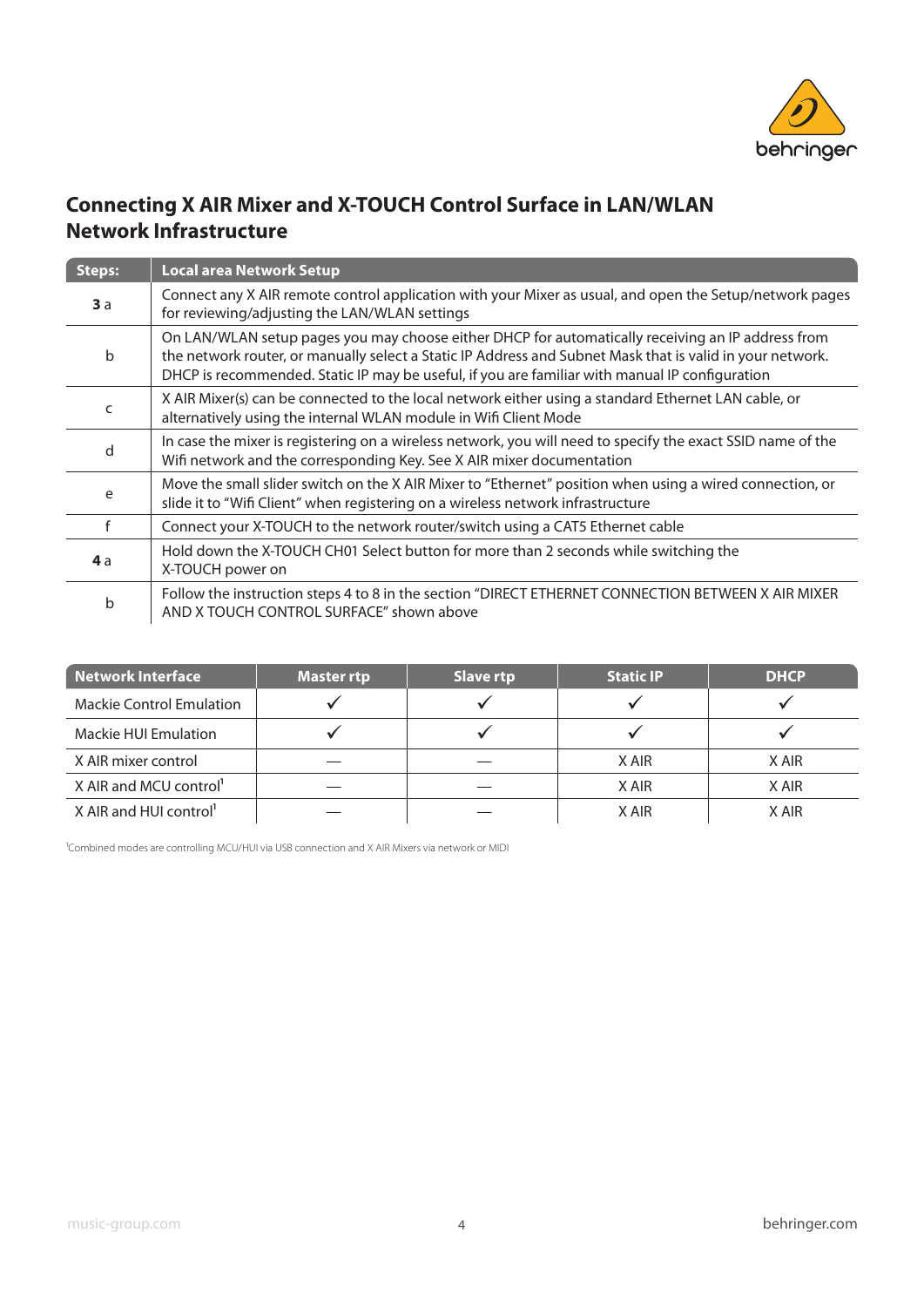

### **MODE: XCTL**

#### This section shows the operation of the X-TOUCH controls in XCTL mode X-TOUCH firmware: 1.15 X AIR min firmware: 1.12

| <b>Operating Modes:</b>            | <b>Display</b> | <b>Network</b> | <b>MIDI</b> | <b>USB</b> | <b>Footswitch/Pedal</b> |
|------------------------------------|----------------|----------------|-------------|------------|-------------------------|
| <b>Mackie Control Emulation</b>    | MC.            |                |             |            |                         |
| Mackie HUI Emulation               | <b>HUI</b>     |                |             |            |                         |
| X AIR mixer control                | Xctl           | X AIR          | X AIR       |            | X AIR                   |
| X AIR and MCU control <sup>1</sup> | Xctl/MC        | X AIR          | X AIR       |            |                         |
| X AIR and HUI control              | <b>XctlHUI</b> | X AIR          | X AIR       |            |                         |

 $\checkmark$  – used for DAW control surface

1 – toggle between X AIR and DAW control with "SMPTE/BEATS" button

**NOTE:** Combined Operating Modes<sup>1</sup> are using the Ethernet or MIDI ports for controlling the X AIR Mixer, and use the USB Interface, Footswitch and Pedal input for controlling the DAW. The button "SMPTE/ BEATS" can be used to toggle the console surface between both, Mixer and DAW control.

**NOTE:** X AIR Mixer MIDI rx/tx flags must be off, when X-TOUCH controls the mixer via MIDI

**KEY**: In the information below,\* refers to the X18/XR18 only, and \*\* refers to XR12/XR16 only

Please refer to the diagram on the last page that shows the X-TOUCH top panel controls

| <b>General Buttons</b> |                                                                                 |
|------------------------|---------------------------------------------------------------------------------|
| Global View            | return to home view with channel names and pan                                  |
| Flip                   | indicates Sends-on-Faders and allows to switch it off                           |
| SEL                    | select an X AIR channel for remote control                                      |
| <b>MUTE</b>            | mute an X AIR channel                                                           |
| SOLO                   | solo an X AIR channel                                                           |
| FDR BANK $<$           | select fader banks 1-8; 9-16; Aux/FX1-4 Return; Bus 1-6/Main; FX1-4 Send/DCA1-4 |
| CHANNEL <              | scroll through channels 1  Main                                                 |
| Name / Value           | clear all solos                                                                 |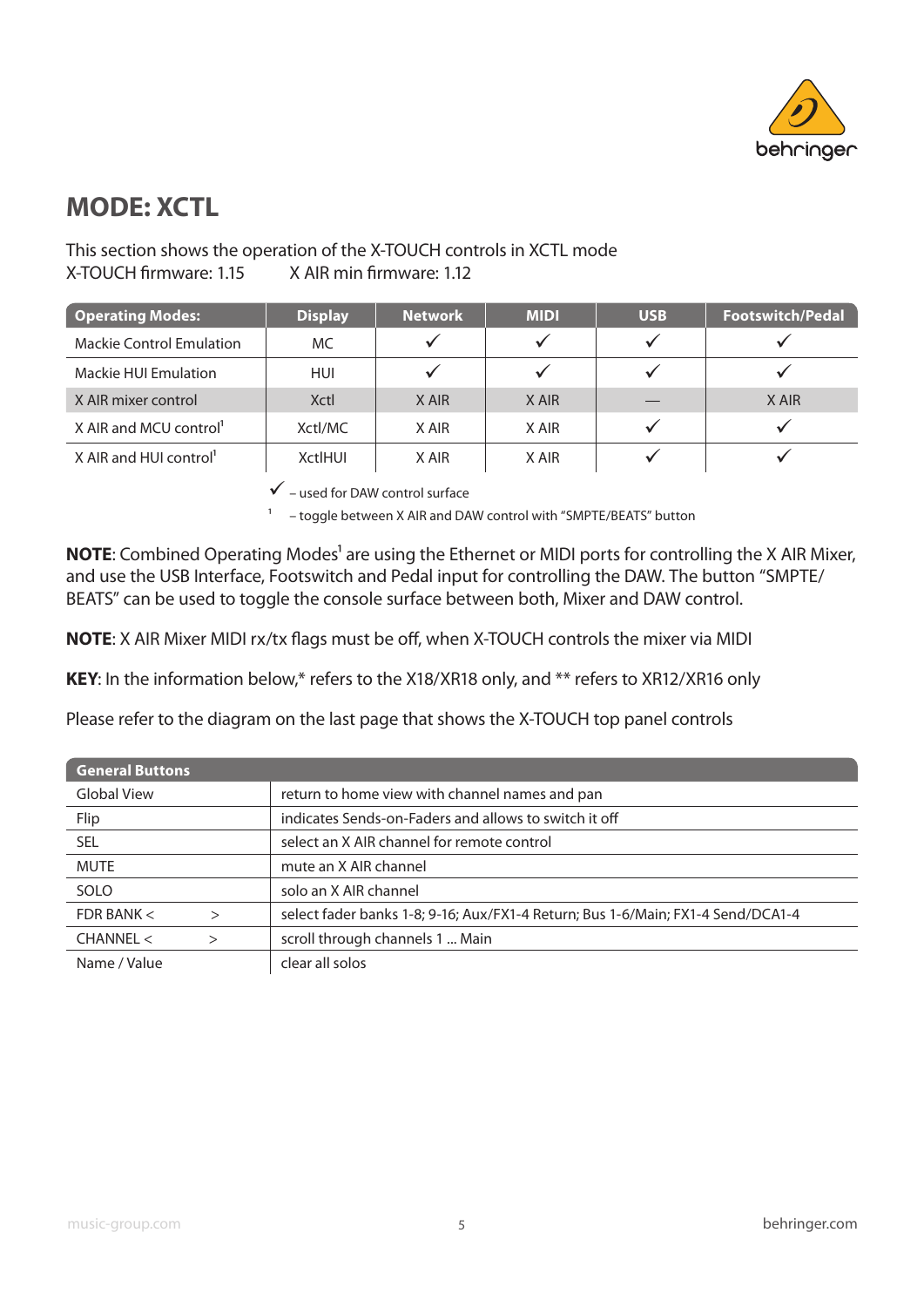

| <b>Other Functions</b> |                | display:        | action:                             |
|------------------------|----------------|-----------------|-------------------------------------|
| <b>FUNCTION</b>        | F5 - F6        |                 |                                     |
| <b>FUNCTION</b>        | F7             | X               | Toggle AUTOMIX Group X on/off       |
| <b>FUNCTION</b>        | F <sub>8</sub> | Y               | Toggle AUTOMIX Group Y on/off       |
| <b>MODIFY</b>          | <b>SHIFT</b>   | FX1             | Sends on Faders $\rightarrow$ FX 1  |
| <b>MODIFY</b>          | <b>OPTION</b>  | FX <sub>2</sub> | Sends on Faders $\rightarrow$ FX 2  |
| <b>MODIFY</b>          | <b>CONTROL</b> | FX3             | Sends on Faders $\rightarrow$ FX 3  |
| <b>MODIFY</b>          | # ALT          | FX4             | Sends on Faders $\rightarrow$ FX 4  |
| <b>AUTOMATION</b>      | READ           | BU <sub>1</sub> | Sends on Faders $\rightarrow$ BUS 1 |
| <b>AUTOMATION</b>      | <b>WRITE</b>   | BU <sub>2</sub> | Sends on Faders $\rightarrow$ BUS 2 |
| <b>AUTOMATION</b>      | <b>TRIM</b>    | BU <sub>3</sub> | Sends on Faders $\rightarrow$ BUS 3 |
| <b>AUTOMATION</b>      | <b>TOUCH</b>   | BU4             | Sends on Faders $\rightarrow$ BUS 4 |
| <b>AUTOMATION</b>      | <b>LATCH</b>   | BU <sub>5</sub> | Sends on Faders $\rightarrow$ BUS 5 |
| <b>AUTOMATION</b>      | <b>GROUP</b>   | BU <sub>6</sub> | Sends on Faders $\rightarrow$ BUS 6 |
| <b>UTILITY</b>         | <b>SAVE</b>    | 1               | Toggle Mute Group 1 on/off          |
| <b>UTILITY</b>         | <b>UNDO</b>    | 2               | Toggle Mute Group 2 on/off          |
| UTILITY                | CANCEL         | 3               | Toggle Mute Group 3 on/off          |
| <b>UTILITY</b>         | <b>ENTER</b>   | 4               | Toggle Mute Group 4 on/off          |

#### **Main Display**

| DISPLAY        |                   | SOLO | <b>HOURS</b>  | MINUTES      | <b>SECONDS</b>      | <b>FRAMES</b>  | SMPTE |
|----------------|-------------------|------|---------------|--------------|---------------------|----------------|-------|
|                |                   | I    | n             | 1 H          | H                   | Н              |       |
| NAME/<br>VALUE | <b>ASSIGNMENT</b> |      | <b>BARS</b>   | <b>BEATS</b> | <b>SUB DIVISION</b> | <b>TICKS</b>   | BEATS |
|                | SELECTED          |      | SENDS on      |              | MUTE GROUPS         | <b>AUTOMIX</b> |       |
|                | CHANNEL           |      | <b>FADERS</b> |              | 14                  | Group X/Y      |       |

| ASSIGNMENT         | indicates selected channel number                            |
|--------------------|--------------------------------------------------------------|
| <b>BARS</b>        | indicates target bus/fx-send while Sends-on-Faders is active |
| BEATS/SUBDIVISIONS | indicates the active Mute Groups 14                          |
| <b>TICKS</b>       | indicates active Auto Mixing Groups X and Y                  |
| <b>LED: SMPTE</b>  | indicates XCTL surface <sup>1</sup>                          |
| LED: BEATS         | indicates DAW control surface <sup>1</sup>                   |

<sup>1</sup>) in combined Xctl-MC or Xctl-HUI modes only, use button to toggle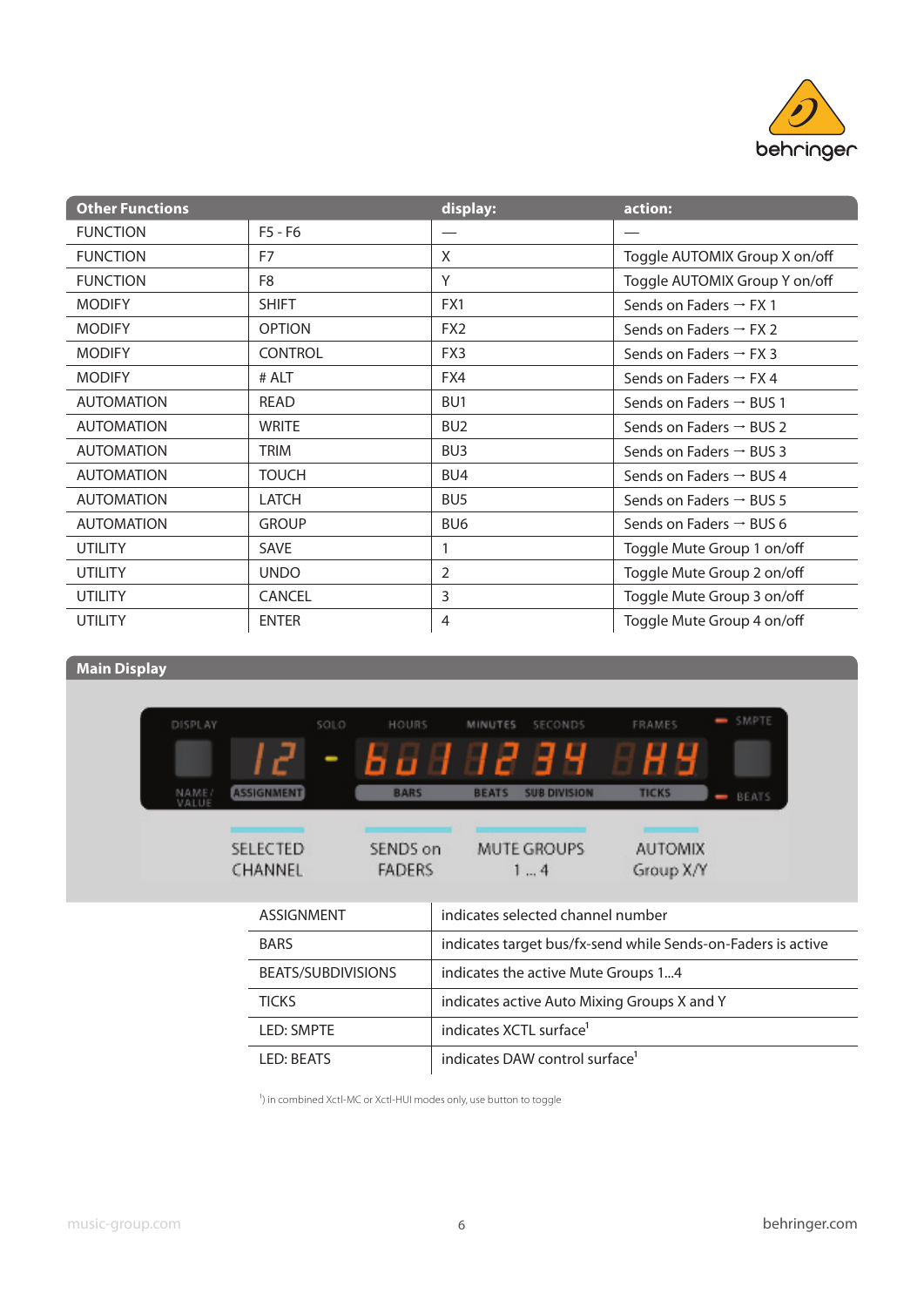

| <b>Channel Section</b> |                                      | Global View: LCD displays show channel numbers and names in banks of 8 |
|------------------------|--------------------------------------|------------------------------------------------------------------------|
|                        | <b>SOLO</b><br>MUTE<br><b>SELECT</b> | functions pertaining to the selected block of 8 channels               |
|                        | Faders                               | fader levels pertaining to the selected block of 8 channels            |
|                        | <b>Meters</b>                        | channel input meters pertaining to the selected block of 8 channels    |

| <b>Encoder</b><br><b>Assign</b> |                                 | turn:                                                                                                          | push:                                       | push + turn:                                                                                           | $push + REC$ : | <b>REC button:</b>                                                                         |
|---------------------------------|---------------------------------|----------------------------------------------------------------------------------------------------------------|---------------------------------------------|--------------------------------------------------------------------------------------------------------|----------------|--------------------------------------------------------------------------------------------|
|                                 | <b>Global View</b><br>(default) | panorama                                                                                                       | pan-center                                  |                                                                                                        |                |                                                                                            |
|                                 | <b>TRACK</b>                    | gain/trim                                                                                                      |                                             | source select                                                                                          | 48 V phantom   | Select<br>Analog In or<br>USB Return*                                                      |
| all channels on selected bank   | PAN/SURROUND                    | panorama                                                                                                       | pan-center                                  |                                                                                                        |                | Channel to<br>Main LR on/off                                                               |
|                                 | <b>FLIP</b><br>(Sends-on-Fader) | panorama<br>when sending<br>to stereo bus                                                                      | pan-center<br>when sending<br>to stereo bus | <b>Channel Send</b><br>Mode: Input,<br>Pre/PostEQ,<br>Pre/Post Fdr,<br>SubGroup                        |                | Channel ON,<br>when bus is<br>in SubGroup<br>mode                                          |
| for selected channel            | EQ (Channel)<br>page 1/2        | 1: select chan.<br>2: page select<br>3: LowCut freq.<br>$4:$ —<br>5: Gain1<br>6: Gain2<br>7: Gain3<br>8: Gain4 |                                             | $1:-$<br>2: page select<br>3: LowCut freq.<br>$4:$ —<br>5: Freq1<br>6: Freq2<br>7: Freq3<br>8: Freq4   |                | $1:-$<br>2: EQ on/off<br>3: LowCut<br>on/off<br>$4:$ —<br>$5:$ —<br>$6:$ —<br>7:<br>$8:$ — |
|                                 | EQ (Channel)<br>page 2/2        | 1: select chan.<br>2: page select<br>3: LowCut freq.<br>$4:$ —<br>5:Q1<br>6:Q2<br>7:Q3<br>8: Q4"               |                                             | $1:$ —<br>$2:-$<br>$3:-$<br>$4:$ —<br>5: Band Type1<br>6: Band Type2<br>7: Band Type3<br>8: Band Type4 |                | $1:-$<br>2: EQ on/off<br>3: LowCut<br>on/off<br>4:<br>$5:$ —<br>$6:$ —<br>7:<br>$8:$ —     |
|                                 | EQ (Bus)<br>page 1/2            | 1: select chan.<br>2: page select<br>3: Gain1<br>4: Gain2<br>5: Gain3<br>6: Gain4<br>7: Gain5<br>8: Gain6      |                                             | $1:-$<br>2: Bus-EQ<br>mode<br>3: Freq1<br>4: Freq2<br>5: Freq3<br>6: Freq4<br>7: Freq5<br>8: Freq6     |                | $1:-$<br>2: EQ on/off<br>$3:$ —<br>$4:$ —<br>$5:$ —<br>$6:$ —<br>7:<br>$8:$ —              |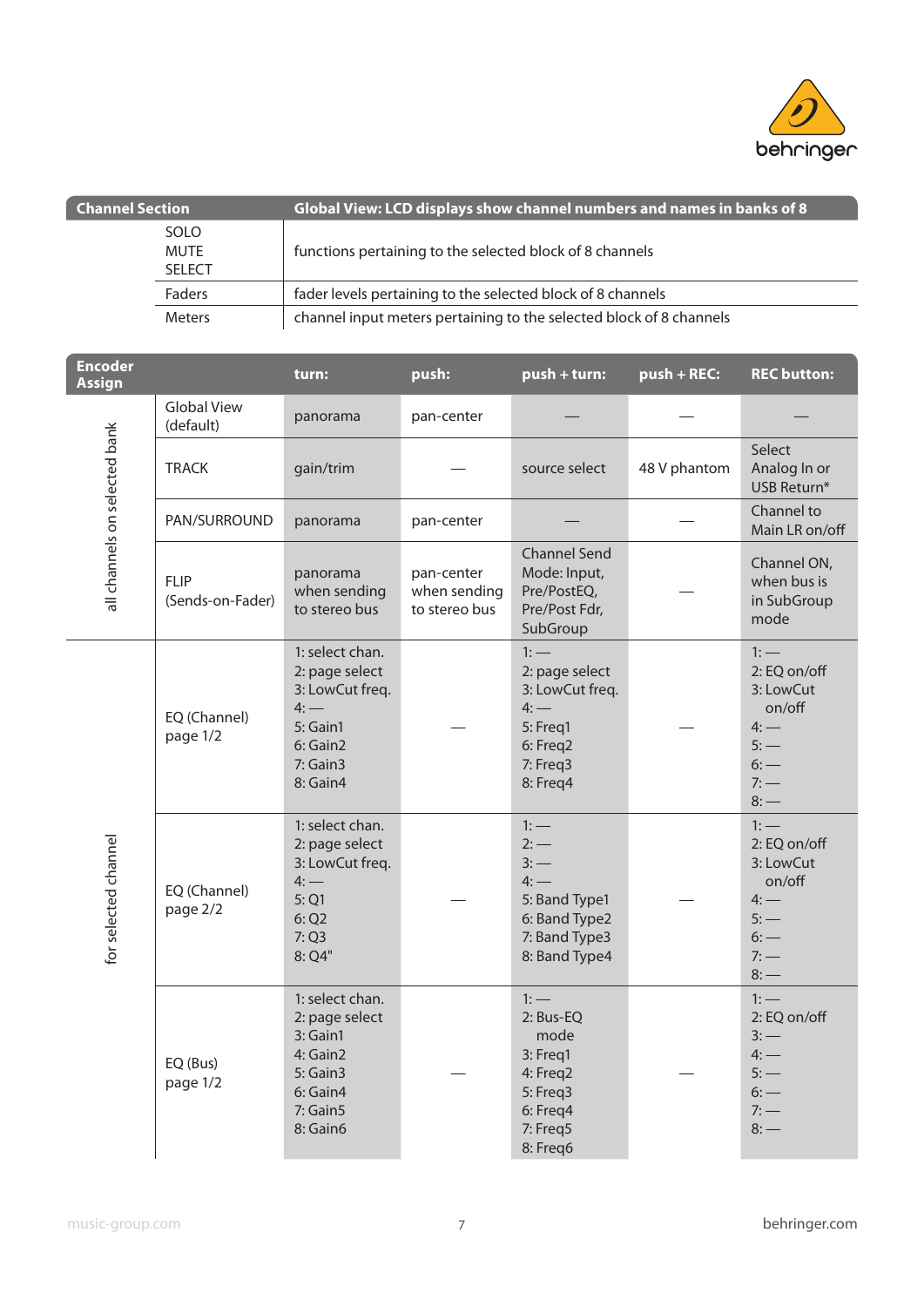

| <b>Encoder</b><br><b>Assign</b> |                                          | turn:                                                                                                          | push:                                                                                                  | push + turn:                                                                                                                      | $push + REC$ : | <b>REC button:</b>                                                                                       |
|---------------------------------|------------------------------------------|----------------------------------------------------------------------------------------------------------------|--------------------------------------------------------------------------------------------------------|-----------------------------------------------------------------------------------------------------------------------------------|----------------|----------------------------------------------------------------------------------------------------------|
|                                 | EQ (Bus)<br>page 2/2                     | 1: select chan.<br>2: page select<br>3:Q1<br>4:Q2<br>5:Q3<br>6:Q4<br>7:Q5<br>8: Q6                             |                                                                                                        | $1:$ —<br>2: Bus-EQ<br>mode<br>3: Band Type1<br>4: Band Type2<br>5: Band Type3<br>6: Band Type4<br>7: Band Type5<br>8: Band Type6 |                | $1:$ $-$<br>2: EQ on/off<br>$3:$ —<br>4:<br>$5:$ —<br>$6:$ $-$<br>7:<br>$8:$ —                           |
|                                 | <b>SEND</b><br>(to Buses)                | Send Level<br>$1-6$ / Pan<br>4, 6, 8 for<br>stereo buses                                                       |                                                                                                        |                                                                                                                                   |                | Channel ON,<br>when bus is<br>in sub group<br>mode                                                       |
|                                 | PLUG-IN<br>(send to FX)                  | 5: Send to FX1<br>6: Send to FX2<br>7: Send to FX3<br>8: Send to FX4                                           |                                                                                                        |                                                                                                                                   |                |                                                                                                          |
| for selected channel            | <b>INST</b> (Noise Gate)<br>page 1/3     | 1: select chan.<br>GATE:<br>3: Threshold<br>4: Mode<br>5: Range<br>6: Attack<br>7: Hold<br>8: Release          |                                                                                                        |                                                                                                                                   |                | $1:$ —<br>2: GATE on/off<br>$3:$ —<br>4:<br>$5:$ —<br>$6:$ —<br>7:<br>$8:$ —                             |
|                                 | <b>INST</b><br>(Compressor)<br>page 2/3  | 1: select chan.<br>COMP:<br>3: Threshold<br>4: Ratio<br>5: MGain<br>6: Attack<br>7: Hold<br>8: Release         |                                                                                                        |                                                                                                                                   |                | $1:$ —<br>2: COMP on/off<br>$3:$ —<br>4:<br>$5:$ —<br>6: Auto on/off<br>7: Auto on/off<br>8: Auto on/off |
|                                 | <b>INST</b><br>(Assignments)<br>page 3/3 | 1: select chan.<br>AMix/DCA/<br>MG<br>3: AutoMix Grp<br>4: A-MixWeight<br>$5:$ —<br>$6:$ $-$<br>7:<br>$8:$ $-$ | $1: -$<br>$2: -$<br>$3: - -$<br>$4: -$<br>5: DCA Grp 1<br>6: DCA Grp 2<br>7: DCA Grp 3<br>8: DCA Grp 4 |                                                                                                                                   |                | $1:$ —<br>$2:$ —<br>$3:$ —<br>4:<br>5: Mute Grp 1<br>6: Mute Grp 2<br>7: Mute Grp 3<br>8: Mute Grp 4     |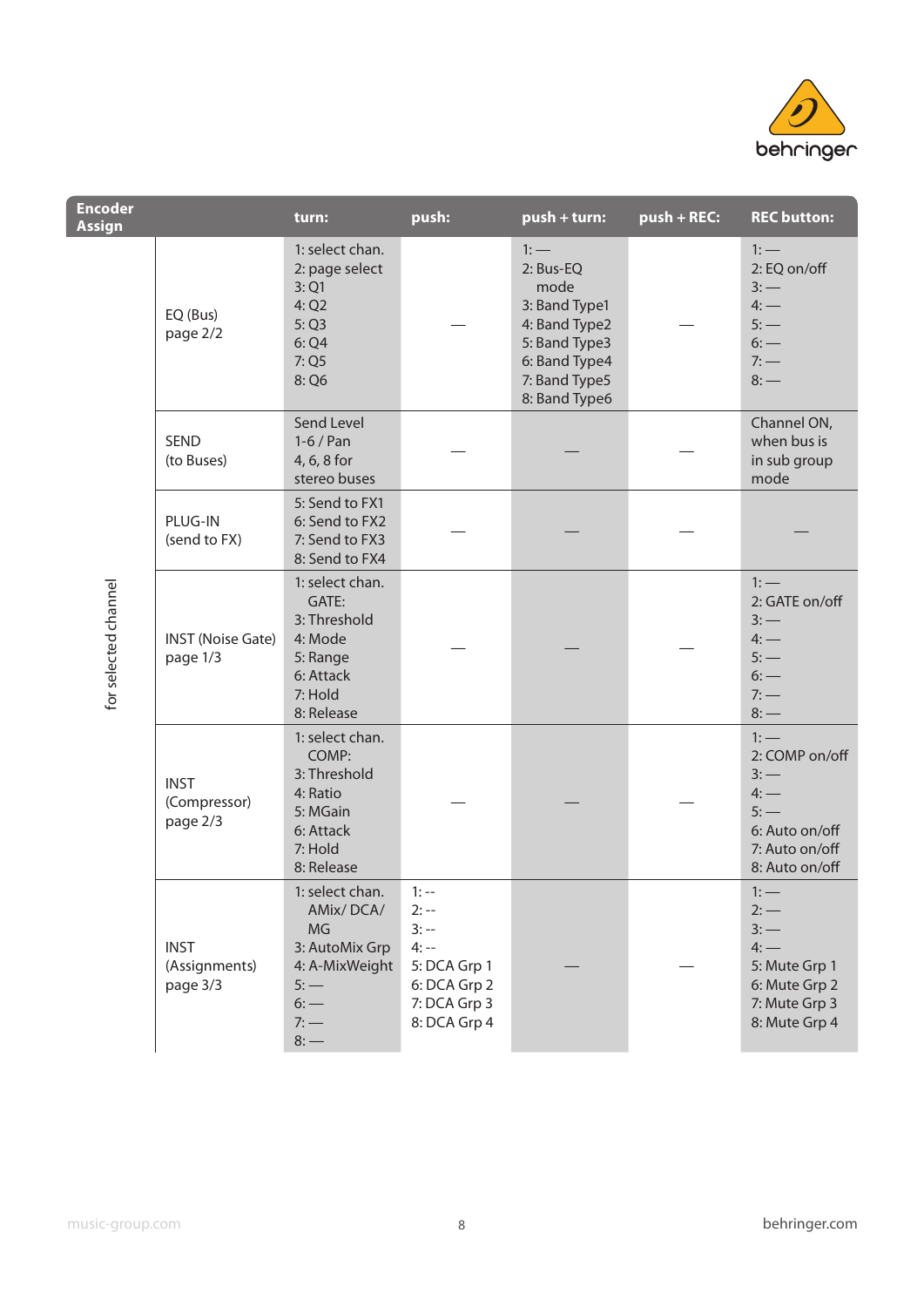

| <b>FUNCTION</b>         |                        | turn:          | <b>REC button:</b>                                                                         |
|-------------------------|------------------------|----------------|--------------------------------------------------------------------------------------------|
| edit<br><b>FUNCTION</b> |                        | 1: page select |                                                                                            |
|                         |                        | $2:$ —         |                                                                                            |
|                         | $F1 - F4 =$<br>FX1-FX4 | 3: param1      |                                                                                            |
|                         |                        | 4: param2      | When Delay effect types are selected, the REC<br>button below the Delay Time parameter can |
|                         |                        | 5: param3      | be used for tapping the tempo                                                              |
|                         |                        | 6: param4      |                                                                                            |
|                         |                        | 7: param5      |                                                                                            |
|                         |                        | 8: param6      |                                                                                            |

| $**$<br>TRANSPORT FUNCTIONS for XR12/XR16 USB RECORDER |                  |  |                  |                                                                                             |  |  |  |  |
|--------------------------------------------------------|------------------|--|------------------|---------------------------------------------------------------------------------------------|--|--|--|--|
| <b>STOP</b>                                            |                  |  | amber LED        | Stops all playback or recording                                                             |  |  |  |  |
| <b>PLAY</b>                                            | while<br>stopped |  | green LED        | Starts playback of selected track                                                           |  |  |  |  |
| PAUSE PLAY                                             | while<br>playing |  | green flashing   | Pauses current playback                                                                     |  |  |  |  |
| <b>FFWD</b>                                            | while<br>playing |  | amber LED        | Fast forward in the playing track                                                           |  |  |  |  |
| <b>FRWD</b>                                            | while<br>playing |  | amber LED        | Fast rewind in the playing track                                                            |  |  |  |  |
| <b>RECORD</b>                                          | while<br>stopped |  | red LED          | Starts recording audio to the root of attached<br>USB media                                 |  |  |  |  |
| <b>PAUSE REC</b>                                       | while<br>playing |  | red LED flashing | Pauses current recording                                                                    |  |  |  |  |
| <b>SKIP UP</b>                                         | while<br>stopped |  |                  | Selects the next audio file in the list                                                     |  |  |  |  |
| <b>SKIP DOWN</b>                                       | while<br>stopped |  |                  | Selects the previous audio file in the list                                                 |  |  |  |  |
| <b>TRANSPORT:</b>                                      | "REPLACE"        |  | red LED          | Toggles "Play Folder" option that continues<br>playback for all files in the current folder |  |  |  |  |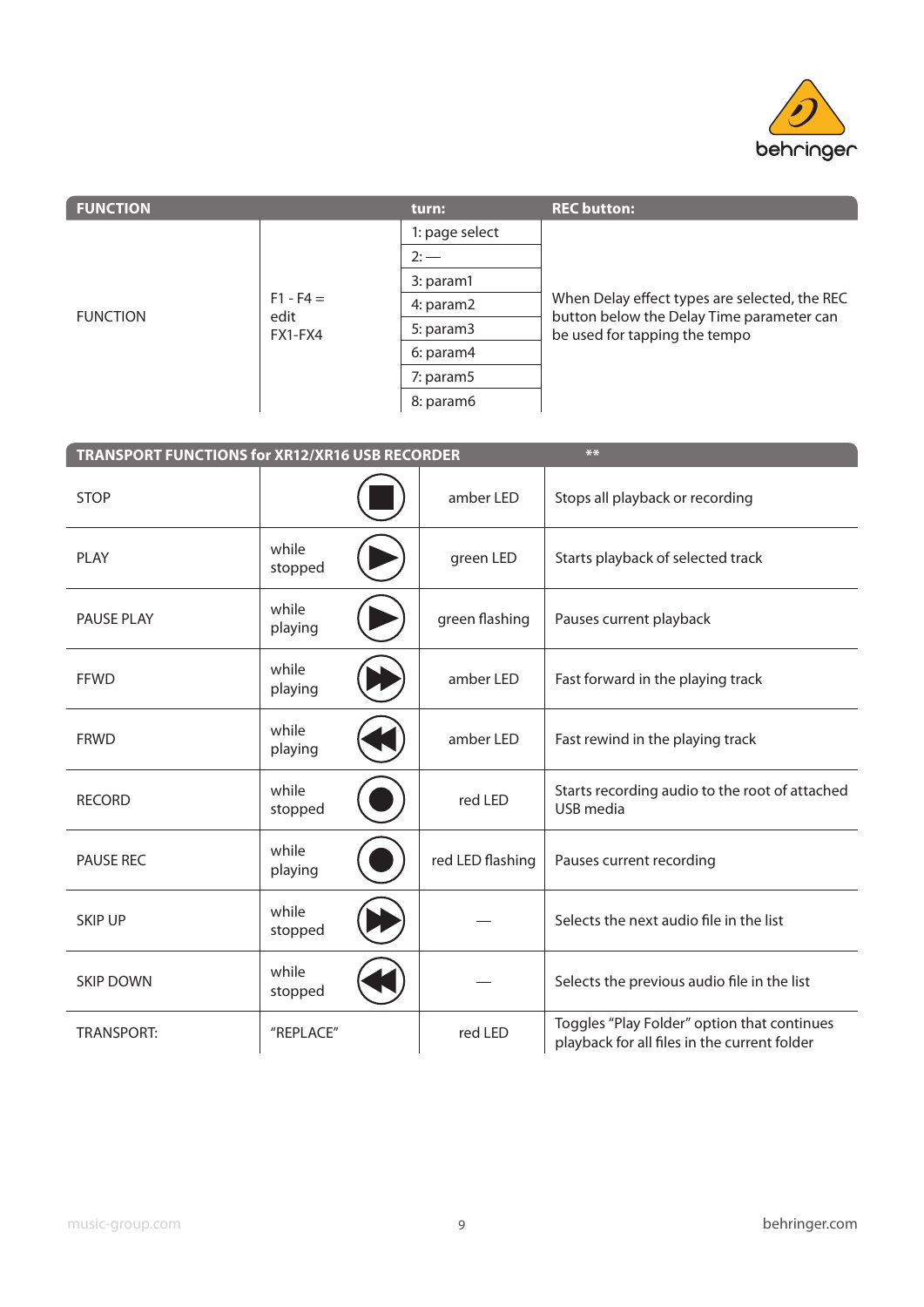

## **MODE: XCTL + MCU and XCTL + HUI**

This section shows the operation of the X-TOUCH controls in XCTL + MCU mode and XCTL + HUI mode X-TOUCH firmware: 1.15 X AIR min firmware: 1.12

| <b>Operating Modes:</b>            | <b>Display</b> | <b>Network</b> | <b>MIDI</b> | <b>USB</b> | <b>Footswitch/Pedal</b> |
|------------------------------------|----------------|----------------|-------------|------------|-------------------------|
| <b>Mackie Control Emulation</b>    | MC.            |                |             |            |                         |
| Mackie HUI Emulation               | <b>HUI</b>     |                |             |            |                         |
| X AIR mixer control                | Xctl           | X AIR          | X AIR       |            |                         |
| X AIR and MCU control <sup>1</sup> | Xctl/MC        | X AIR          | X AIR       |            |                         |
| X AIR and HUI control <sup>1</sup> | <b>XctlHUI</b> | X AIR          | X AIR       |            |                         |

 $\checkmark$  – used for DAW control surface

1 – toggle between X AIR and DAW control with "SMPTE/BEATS" button

**NOTE:** Combined Operating Modes<sup>1</sup> are using the Ethernet or MIDI ports for controlling the X AIR Mixer, and use the USB Interface, Footswitch and Pedal input for controlling the DAW. The button "SMPTE/ BEATS" can be used to toggle the console surface between both, Mixer and DAW control.

**NOTE:** X AIR Mixer MIDI rx/tx flags must be off, when X-TOUCH controls the mixer via MIDI

**KEY**: In the information below,\* refers to the X18/XR18 only, and \*\* refers to XR12/XR16 only

Please refer to the diagram on the last page that shows the X-TOUCH top panel controls

#### **XCTL OPERATING MODE DESCRIPTION**

| <b>General Buttons</b>       |                                                                                 |
|------------------------------|---------------------------------------------------------------------------------|
| <b>Global View</b>           | return to home view with channel names and pan                                  |
| Flip                         | indicates Sends-on-Faders and allows to switch it off                           |
| SEL.                         | select an X AIR channel for remote control                                      |
| <b>MUTE</b>                  | mute an X AIR channel                                                           |
| <b>SOLO</b>                  | solo an X AIR channel                                                           |
| FDR BANK $<$<br>$\mathbf{I}$ | select fader banks 1-8; 9-16; Aux/FX1-4 Return; Bus 1-6/Main; FX1-4 Send/DCA1-4 |
| CHANNEL <                    | scroll through channels 1  Main                                                 |
| Name / Value                 | clear all solos                                                                 |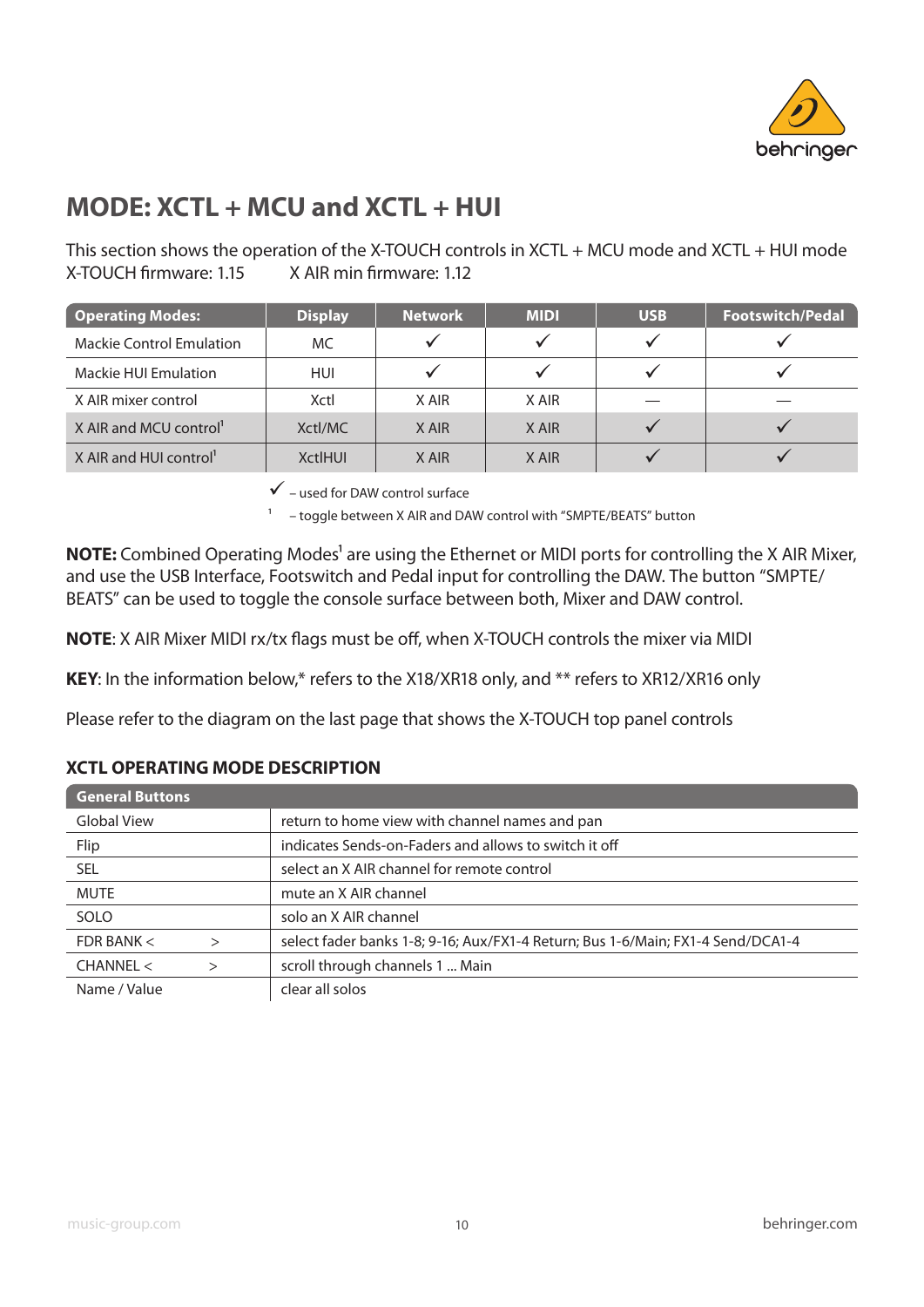

| <b>Other Functions</b> |                | display:        | action:                             |
|------------------------|----------------|-----------------|-------------------------------------|
| <b>FUNCTION</b>        | $F5 - F6$      |                 |                                     |
| <b>FUNCTION</b>        | F7             | X               | Toggle AUTOMIX Group X on/off       |
| <b>FUNCTION</b>        | F <sub>8</sub> | Y               | Toggle AUTOMIX Group Y on/off       |
| <b>MODIFY</b>          | <b>SHIFT</b>   | FX1             | Sends on Faders $\rightarrow$ FX 1  |
| <b>MODIFY</b>          | <b>OPTION</b>  | FX <sub>2</sub> | Sends on Faders $\rightarrow$ FX 2  |
| <b>MODIFY</b>          | <b>CONTROL</b> | FX3             | Sends on Faders $\rightarrow$ FX 3  |
| <b>MODIFY</b>          | # ALT          | FX4             | Sends on Faders $\rightarrow$ FX 4  |
| <b>AUTOMATION</b>      | READ           | BU <sub>1</sub> | Sends on Faders $\rightarrow$ BUS 1 |
| <b>AUTOMATION</b>      | <b>WRITE</b>   | BU <sub>2</sub> | Sends on Faders $\rightarrow$ BUS 2 |
| <b>AUTOMATION</b>      | TRIM           | BU <sub>3</sub> | Sends on Faders $\rightarrow$ BUS 3 |
| <b>AUTOMATION</b>      | <b>TOUCH</b>   | BU4             | Sends on Faders $\rightarrow$ BUS 4 |
| <b>AUTOMATION</b>      | <b>LATCH</b>   | BU <sub>5</sub> | Sends on Faders $\rightarrow$ BUS 5 |
| <b>AUTOMATION</b>      | <b>GROUP</b>   | BU <sub>6</sub> | Sends on Faders $\rightarrow$ BUS 6 |
| <b>UTILITY</b>         | <b>SAVE</b>    |                 | Toggle Mute Group 1 on/off          |
| <b>UTILITY</b>         | <b>UNDO</b>    | 2               | Toggle Mute Group 2 on/off          |
| UTILITY                | <b>CANCEL</b>  | 3               | Toggle Mute Group 3 on/off          |
| <b>UTILITY</b>         | <b>ENTER</b>   | 4               | Toggle Mute Group 4 on/off          |



| ASSIGNMENT         | selected channel and solo indicator for X AlR mixer or<br>DAW control |
|--------------------|-----------------------------------------------------------------------|
| <b>BARS</b>        | Song position pointer of DAW                                          |
| BEATS/SUBDIVISIONS | Song position pointer of DAW                                          |
| <b>TICKS</b>       | Song position pointer of DAW                                          |
| <b>LED: SMPTE</b>  | indicates active X AIR Mixer surface <sup>1</sup>                     |
| LED: BEATS         | indicates active DAW control surface <sup>1</sup>                     |

<sup>1</sup>) in combined Xctl-MC or Xctl-HUI modes only, use button to toggle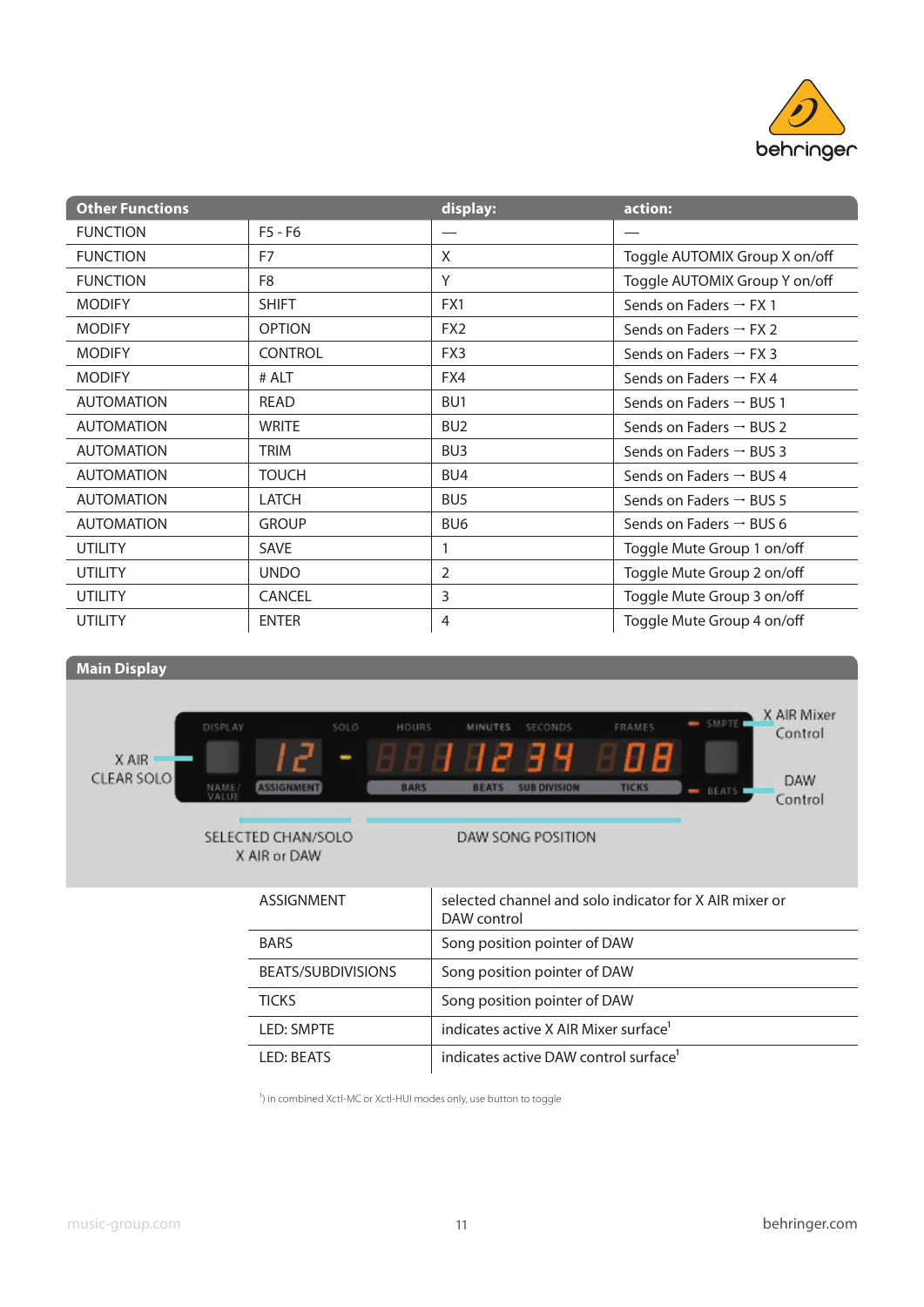

| <b>Channel Section</b> |                                             | Global View: LCD displays show channel numbers and names in banks of 8 |
|------------------------|---------------------------------------------|------------------------------------------------------------------------|
|                        | <b>SOLO</b><br><b>MUTE</b><br><b>SELECT</b> | functions pertaining to the selected block of 8 channels               |
|                        | Faders                                      | fader levels pertaining to the selected block of 8 channels            |
|                        | <b>Meters</b>                               | channel input meters pertaining to the selected block of 8 channels    |

| <b>Encoder</b><br><b>Assign</b> |                                 | turn:                                                                                                          | push:                                       | push + turn:                                                                                            | $push + REC$ :                                  | <b>REC button:</b>                                                                         |
|---------------------------------|---------------------------------|----------------------------------------------------------------------------------------------------------------|---------------------------------------------|---------------------------------------------------------------------------------------------------------|-------------------------------------------------|--------------------------------------------------------------------------------------------|
|                                 | <b>Global View</b><br>(default) | panorama                                                                                                       | pan-center                                  |                                                                                                         |                                                 |                                                                                            |
|                                 | <b>TRACK</b>                    | gain/trim                                                                                                      |                                             | source select                                                                                           | 48 V phantom<br>"P" indicates<br><b>48 V ON</b> | Select<br>Analog In or<br>USB Return*                                                      |
| all channels on selected bank   | PAN/SURROUND                    | panorama                                                                                                       | pan-center                                  |                                                                                                         |                                                 | Channel to<br>Main LR on/off                                                               |
|                                 | <b>FLIP</b><br>(Sends-on Fader) | panorama<br>when sending<br>to stereo bus                                                                      | pan-center<br>when sending<br>to stereo bus | <b>Channel Send</b><br>Mode: Input,<br>Pre/PostEQ,<br>Pre/Post Fdr,<br>SubGroup                         |                                                 | Channel ON,<br>when bus is<br>in SubGroup<br>mode                                          |
| for selected channel            | EQ (Channel)<br>page 1/2        | 1: select chan.<br>2: page select<br>3: LowCut freq.<br>$4:$ —<br>5: Gain1<br>6: Gain2<br>7: Gain3<br>8: Gain4 |                                             | $1:-$<br>2: page select<br>3: LowCut freq.<br>$4:$ —<br>5: Freq1<br>6: Freq2<br>7: Freq3<br>8: Freq4    |                                                 | $1:-$<br>2: EQ on/off<br>3: LowCut<br>on/off<br>$4:$ —<br>$5:$ —<br>$6:$ —<br>7:<br>$8:$ — |
|                                 | EQ (Channel)<br>page 2/2        | 1: select chan.<br>2: page select<br>3: LowCut freq.<br>$4:$ —<br>5:Q1<br>6:Q2<br>7:Q3<br>8: Q4"               |                                             | $1:$ —<br>$2:$ —<br>$3:-$<br>$4:$ —<br>5: Band Type1<br>6: Band Type2<br>7: Band Type3<br>8: Band Type4 |                                                 | $1:-$<br>2: EQ on/off<br>3: LowCut<br>on/off<br>4:<br>$5:$ —<br>$6:$ —<br>7:<br>$8:$ —     |
|                                 | EQ (Bus)<br>page 1/2            | 1: select chan.<br>2: page select<br>3: Gain1<br>4: Gain2<br>5: Gain3<br>6: Gain4<br>7: Gain5<br>8: Gain6      |                                             | $1:-$<br>2: Bus-EQ<br>mode<br>3: Freq1<br>4: Freq2<br>5: Freq3<br>6: Freq4<br>7: Freq5<br>8: Freq6      |                                                 | $1:-$<br>2: EQ on/off<br>$3:$ —<br>$4:$ —<br>$5:$ —<br>$6:$ —<br>7:<br>$8:$ —              |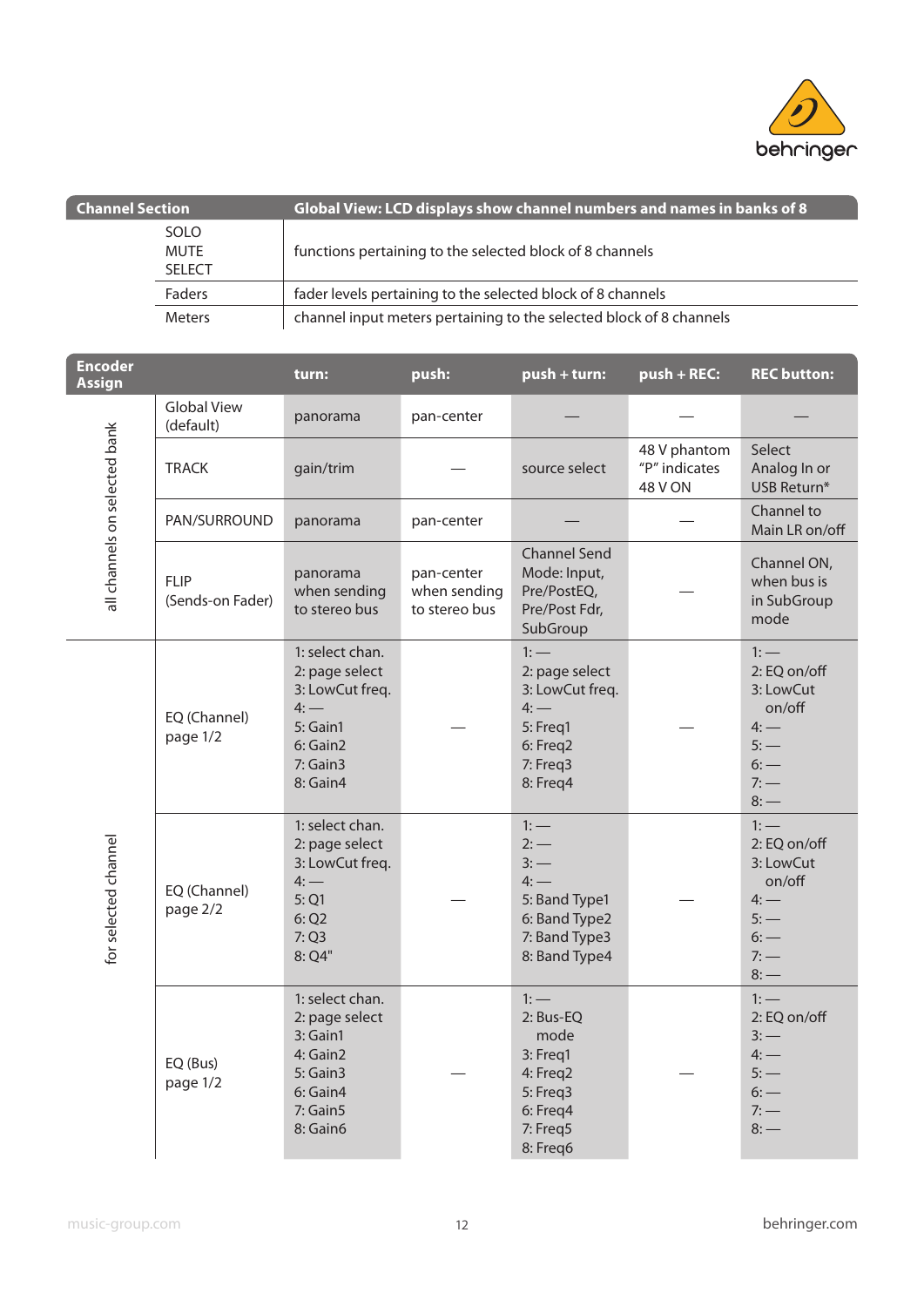

| <b>Encoder</b><br><b>Assign</b> |                                          | turn:                                                                                                              | push:                                                                                                    | push + turn:                                                                                                                      | $push + REC:$ | <b>REC button:</b>                                                                                   |
|---------------------------------|------------------------------------------|--------------------------------------------------------------------------------------------------------------------|----------------------------------------------------------------------------------------------------------|-----------------------------------------------------------------------------------------------------------------------------------|---------------|------------------------------------------------------------------------------------------------------|
|                                 | EQ (Bus)<br>page 2/2                     | 1: select chan.<br>2: page select<br>3:Q1<br>4:Q2<br>5:Q3<br>6:Q4<br>7:Q5<br>8: Q6                                 |                                                                                                          | $1:$ —<br>2: Bus-EQ<br>mode<br>3: Band Type1<br>4: Band Type2<br>5: Band Type3<br>6: Band Type4<br>7: Band Type5<br>8: Band Type6 |               | $1:$ $-$<br>2: EQ on/off<br>$3:$ —<br>4:<br>5:<br>$6:$ $-$<br>7:<br>$8:$ —                           |
|                                 | <b>SEND</b><br>(to Buses)                | Send Level<br>$1-6/Pan$<br>4, 6, 8 for<br>stereo buses                                                             |                                                                                                          |                                                                                                                                   |               | Channel ON,<br>when bus is<br>in sub group<br>mode                                                   |
|                                 | PLUG-IN<br>(send to FX)                  | 5: Send to FX1<br>6: Send to FX2<br>7: Send to FX3<br>8: Send to FX4                                               |                                                                                                          |                                                                                                                                   |               |                                                                                                      |
| for selected channel            | <b>INST</b> (Noise Gate)<br>page 1/3     | 1: select chan.<br>GATE:<br>3: Threshold<br>4: Mode<br>5: Range<br>6: Attack<br>7: Hold<br>8: Release              |                                                                                                          |                                                                                                                                   |               | $1:$ —<br>2: GATE on/off<br>$3:-$<br>4:<br>$5:$ —<br>$6:$ $-$<br>7:<br>$8:$ —                        |
|                                 | <b>INST</b><br>(Compressor)<br>page 2/3  | 1: select chan.<br>COMP:<br>3: Threshold<br>4: Ratio<br>5: MGain<br>6: Attack<br>7: Hold<br>8: Release             |                                                                                                          |                                                                                                                                   |               | $1:$ —<br>2: COMP on/off<br>3:<br>4:<br>$5:$ —<br>6: Auto on/off<br>7: Auto on/off<br>8: Auto on/off |
|                                 | <b>INST</b><br>(Assignments)<br>page 3/3 | 1: select chan.<br>AMix/DCA/<br>MG<br>3: AutoMix Grp<br>4: A-MixWeight<br>$5:$ —<br>$6:$ $-$<br>$7:$ $-$<br>$8:$ — | $1: -$<br>$2: -$<br>$3: - -$<br>$4: - -$<br>5: DCA Grp 1<br>6: DCA Grp 2<br>7: DCA Grp 3<br>8: DCA Grp 4 |                                                                                                                                   |               | $1:$ —<br>$2:$ —<br>$3:-$<br>4:<br>5: Mute Grp 1<br>6: Mute Grp 2<br>7: Mute Grp 3<br>8: Mute Grp 4  |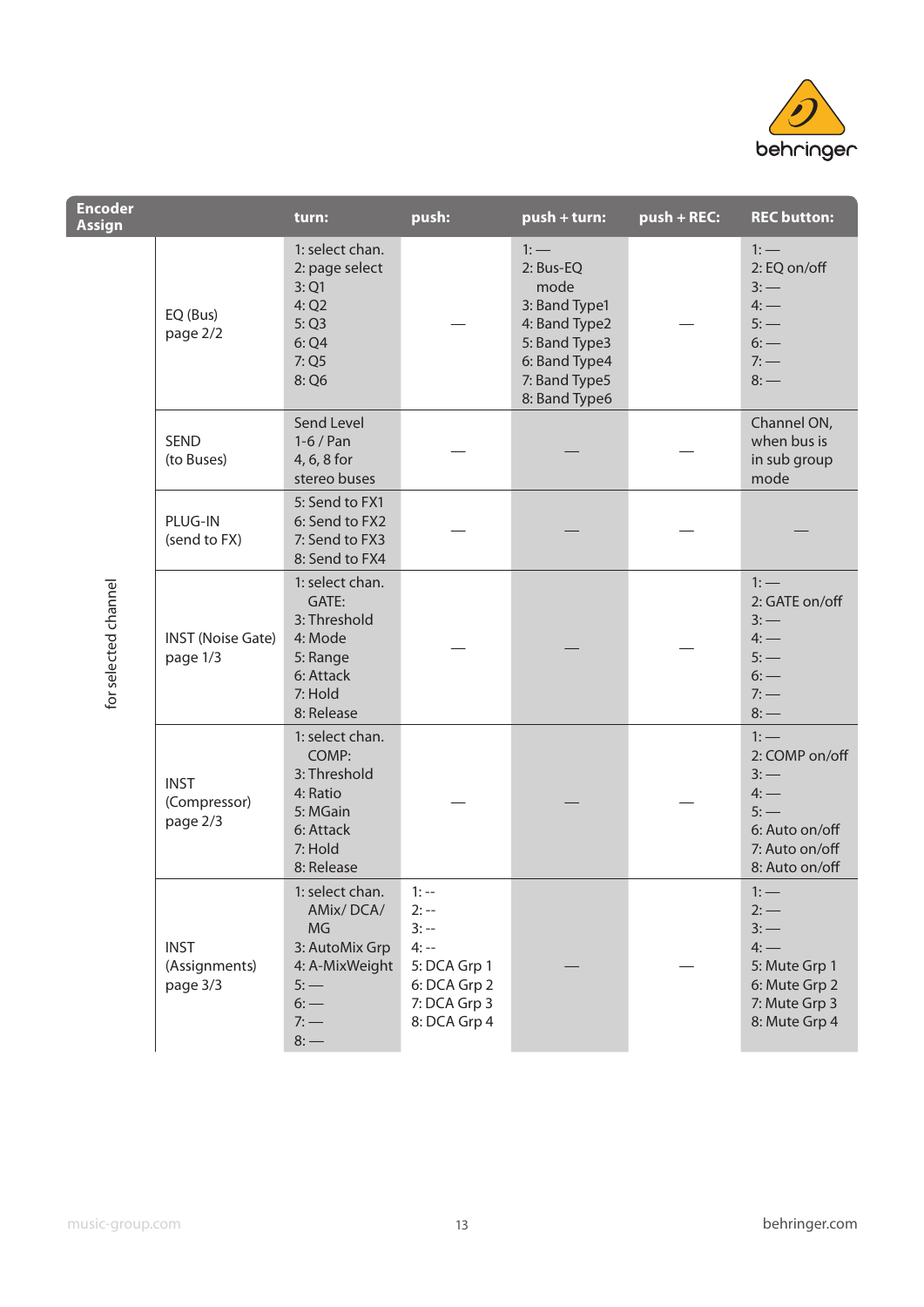

| <b>FUNCTION</b> |                                | turn:          | <b>REC button:</b>                                                         |
|-----------------|--------------------------------|----------------|----------------------------------------------------------------------------|
| <b>FUNCTION</b> | $F1 - F4 =$<br>edit<br>FX1-FX4 | 1: page select |                                                                            |
|                 |                                | $2:$ —         |                                                                            |
|                 |                                | 3: param1      |                                                                            |
|                 |                                | 4: param2      | When Delay effect types are selected, the REC                              |
|                 |                                | 5: param3      | button below the Delay Time parameter can<br>be used for tapping the tempo |
|                 |                                | 6: param4      |                                                                            |
|                 |                                | 7: param5      |                                                                            |
|                 |                                | 8: param6      |                                                                            |
|                 |                                |                |                                                                            |

| TRANSPORT FUNCTIONS CONTROL DAW PERMANENTLY |                    |  |                |                                                                                           |
|---------------------------------------------|--------------------|--|----------------|-------------------------------------------------------------------------------------------|
| <b>STOP</b>                                 |                    |  | amber LED      | Stops all playback or recording                                                           |
| <b>PLAY</b>                                 | while<br>stopped   |  | green LED      | Starts playback at current song position<br>pointer (SPP)                                 |
| <b>PAUSE PLAY</b>                           | while<br>playing   |  | green flashing | Pauses current playback and resets the song<br>position pointer (SPP) to current position |
| <b>FFWD</b>                                 | while<br>playing   |  | amber LED      | Fast forward in the playing track                                                         |
| <b>FRWD</b>                                 | while<br>playing   |  | amber LED      | Fast rewind in the playing track                                                          |
| <b>RECORD</b>                               | while<br>stopped   |  | red LED        | Starts recording audio to the root of attached<br>USB media                               |
| PUNCH INTO RECORDING                        | while<br>playing   |  | red LED        | Switches from Play to Record on armed tracks                                              |
| DROP OUT OF RECORDIING                      | while<br>recording |  | red LED off    | Switches from Record to Play on armed tracks                                              |
| <b>SKIP FWD</b>                             | while<br>stopped   |  |                | Sets the SPP to the next Locator or Marker                                                |
| <b>SKIP REW</b>                             | while<br>stopped   |  |                | Sets the SPP to the previous Locator<br>or Marker                                         |
| <b>TRANSPORT:</b>                           | "CYCLE"            |  | green LED      | Toggles "Loop" or "Cycle" playback/recording<br>between left/right locator points on/off  |